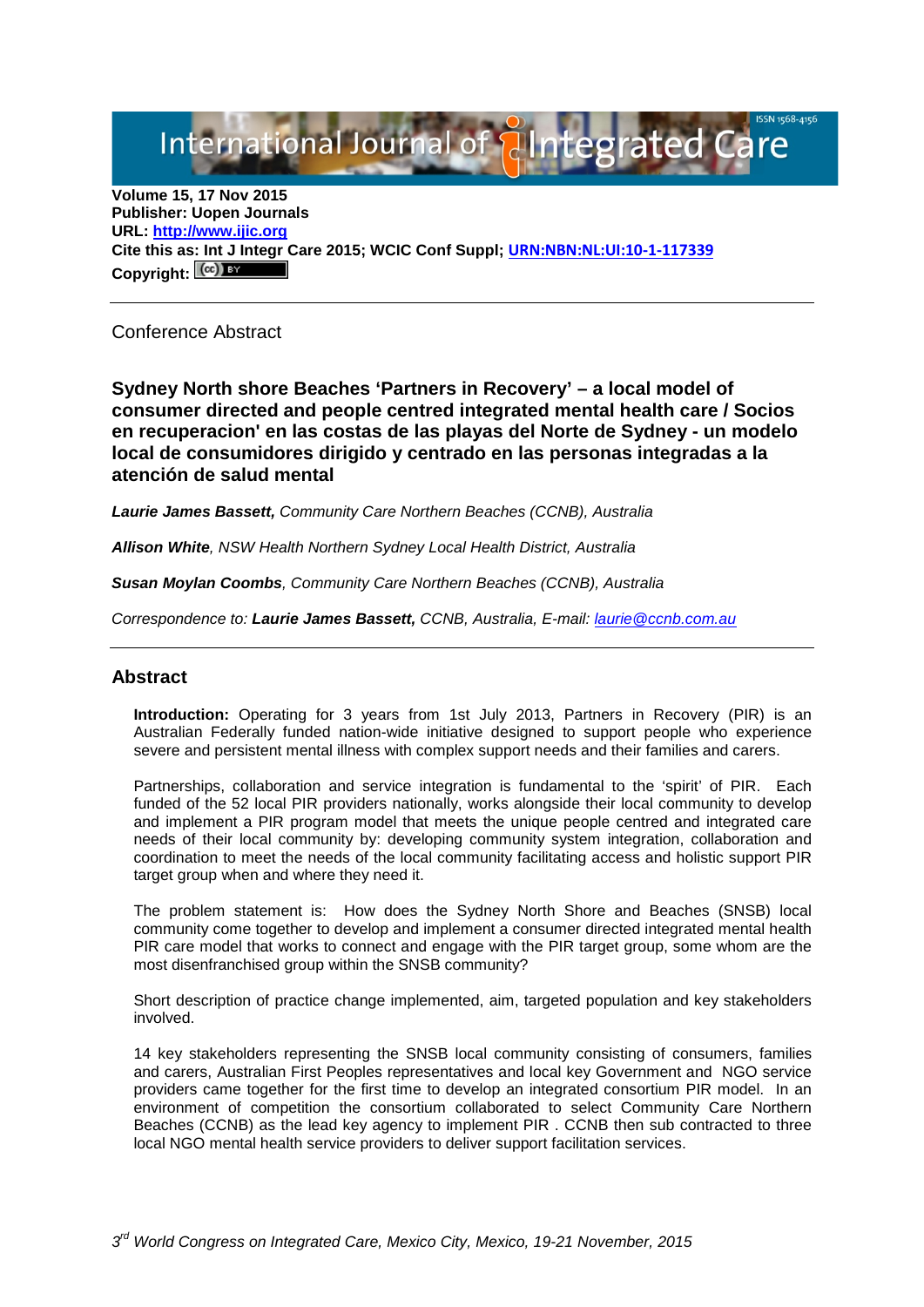The aim of the SNSB PIR is to improve individual and system responses to meet the client centred individual needs for people with severe and persistent mental health conditions and their families and carers by facilitating better coordination of clinical and other diverse supports around individual consumers using 'sistemas concierges'.

**Key findings:** Current consumers engaged with SNSB PIR is 125% of year 2 target.

CCNB PIR has scoped and identified service sector gaps, provided \$476,329 seeding funding to NGO's and community groups to develop self-sustaining programs to meet service gaps needs and developed and delivered combined service sector training.

Significant evidence of reaching the most disenfranchised consumers and creating recovery solutions with the consumers.

**Highlights:** It is the strength of commitment of partners and relationships to collaborate, develop, provide and enable consumer led integrated care PIR service system that has then enabled consumer directed care, providing power to the consumer to choose their individual package of integrated care. The integrated model also supports consumer ownership through positive risk taking, flexible support funding and consumer led evaluation and review activity.

It is this that is the focus of the paper and oral presentation

**Conclusion:** At a local context, the client centred, integrated, strong relationships and partnership culture which was used to develop the SNSB local PIR is becoming embedded in mental health service delivery within SNSB as the 'norm'. This is supported by an improved service system. This legacy will remain and continue to influence the growth of integrated practices within SNSB past the end of the PIR funding period in July 2016.

## **Conference abstract Spanish**

**Introducción:** Funionando durante 3 años, desde el 1 de julio de 2013, Socios en Recuperación (PIR) es una iniciativa a nivel nacional financiado por el gobierno federal de Australia diseñado para apoyar a las personas que sufren una enfermedad mental grave y persistente con necesidades de apoyo complejas y para sus familias y cuidadores.

La asociacion, colaboración e integración de servicios es fundamental para el "espíritu" del PIR. Cada financiado de los 52 proveedores de PIR locales a nivel nacional, trabaja junto a su comunidad local para desarrollar e implementar un modelo de programa PIR que cumpla con las personas únicas centradas y necesitadas de atención integral de su comunidad local para: el desarrollo de la integración de sistemas de la comunidad, la colaboración y la coordinación para atender las necesidades de la comunidad local para facilitar el acceso y el grupo de apoyo integral PIR objeto cuando y donde lo necesiten.

**El planteamiento del problema:** ¿Las costas del norte de Sydney y sus playas (SNSB) se unen como comunidad local para desarrollar e implementar un consumismo dirigido a modelos de atención de salud mental integrado que trabaja para conectar y relacionarse con el grupo objetivo de PIR, algunos que son los grupo mas privados de sus derechos dentro de la comunidad SNSB?

Breve descripción del cambio de la práctica implementada, objetivo, población objeto y los principales interesados involucrados.

14 actores clave que representan a la comunidad local SNSB consta de consumidores, familias y sus cuidadores, representantes de los Primeros Pueblos Australia, los proveedores de servicios gubernamentales y ONG locales clave, se reunieron por primera vez para desarrollar un modelo de consorcio integrado de PIR. En un entorno de competencia el consorcio colaboró para seleccionar Playas del Norte de Cuidado Comunitario (CCNB) como el organismo clave principal para implementar PIR. CCNB entonces sub contrató a tres proveedores locales de servicios de salud mentales ONG para prestar servicios de facilitación de apoyo.